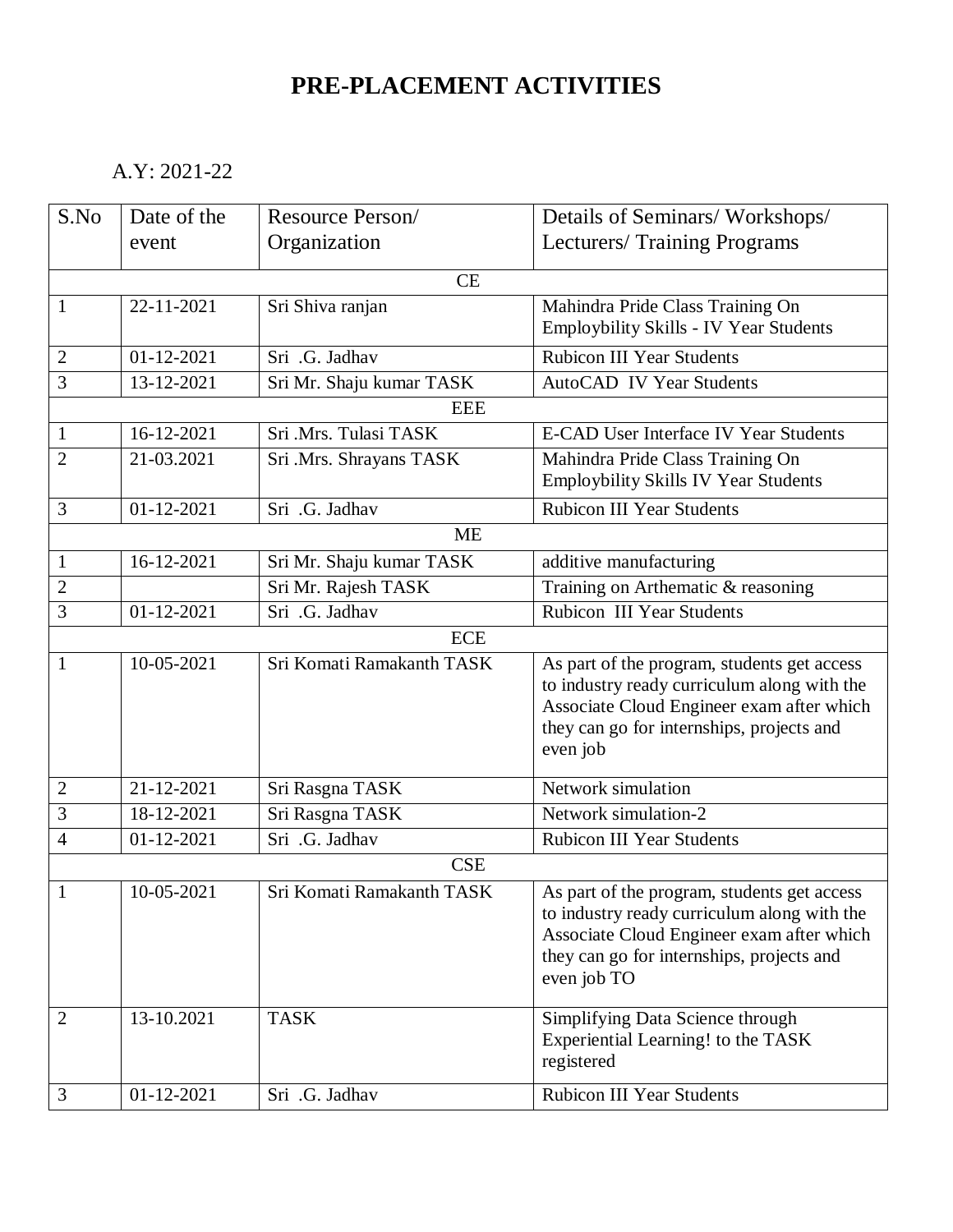## A.Y: 2020-21

| S.No           | Date of the event | Resource Person/ | Details of Seminars/ Workshops/ Lecturers/       |  |  |
|----------------|-------------------|------------------|--------------------------------------------------|--|--|
|                |                   | Organization     | <b>Training Programs</b>                         |  |  |
|                |                   |                  |                                                  |  |  |
|                |                   |                  |                                                  |  |  |
|                |                   | CE               |                                                  |  |  |
| $\mathbf{1}$   | 06.04.2021        |                  | Rubicon Skill Development-IV Year                |  |  |
| $\overline{2}$ | 23rd July 2020    | Sri. kumaraswamy | <b>Presentation Skills Beginner</b>              |  |  |
| 3              | 12-08-2020        | Mr.Jaffer        | <b>TASK Communication Skills Beginne II-Year</b> |  |  |
|                |                   | <b>EEE</b>       |                                                  |  |  |
| 1              | 23rd July 2020    | Sri. kumaraswamy | <b>Presentation Skills Beginner</b>              |  |  |
| $\overline{2}$ | 12-08-2020        | Mr.Jaffer        | <b>TASK Communication Skills Beginne II-Year</b> |  |  |
| 3              | 13-07-2020        | <b>TASK</b>      | <b>ECAD IV EEE</b>                               |  |  |
|                | <b>ME</b>         |                  |                                                  |  |  |
|                | 23rd July 2020    | Sri. kumaraswamy | <b>Presentation Skills Beginner</b>              |  |  |
| $\overline{2}$ | 12-08-2020        | Mr.Jaffer        | <b>TASK Communication Skills Beginne II-Year</b> |  |  |
| <b>ECE</b>     |                   |                  |                                                  |  |  |
|                | 23rd July 2020    | Sri. kumaraswamy | <b>Presentation Skills Beginner</b>              |  |  |
| $\overline{2}$ | 12-08-2020        | Mr.Jaffer        | <b>TASK Communication Skills Beginne II-Year</b> |  |  |
| 3              | 29-07-2020        | Mr.Yogesh        | Online Training Program on PYTHON, JAVA          |  |  |
|                | <b>CSE</b>        |                  |                                                  |  |  |
|                | 23rd July 2020    | Sri. kumaraswamy | <b>Presentation Skills Beginner</b>              |  |  |
| $\overline{c}$ | 12-08-2020        | Mr.Jaffer        | <b>TASK Communication Skills Beginne II-Year</b> |  |  |
| $\overline{3}$ | 21-05-2020        | Task             | Oracle Academy Virtual Girls in ICT              |  |  |
| 4              | 14-07-2020        | Mr.Jafer         | Android Development with Kotlin                  |  |  |
| 5              | 29-07-2020        | Mr.Yogesh        | Online Training Program on PYTHON, JAVA          |  |  |

## A.Y: 2019-20

| S.No | Date of the event | Resource Person/    | Details of Seminars/ Workshops/ Lecturers/         |
|------|-------------------|---------------------|----------------------------------------------------|
|      |                   | Organization        | <b>Training Programs</b>                           |
|      |                   |                     |                                                    |
|      |                   |                     |                                                    |
|      |                   | CE                  |                                                    |
|      | 24.07.2019        | Mr E Indra kumar    | Organizational & Interview skills IV Year Students |
|      | 19.08.2019        | Mr.Shaju kumar      | Auto CAD - Professional level                      |
|      | 29.09.2019        | Mr.Shaju kumar      | Auto CAD - User level II Year Students IV Year     |
|      |                   |                     | <b>Students</b>                                    |
|      | <b>EEE</b>        |                     |                                                    |
|      |                   |                     |                                                    |
|      | 09.08.2019        | Mr E Indra kumar    | Organizational & Interview skills IV Year Students |
|      | 24.12.2019        | Mr.J Rajesh         | A & R MOOCS II Year Students                       |
|      | 24.02.2020        | Mr.Mark Louis Harne | 21 Century Transferble Skills II Year Students     |
|      |                   | <b>ME</b>           |                                                    |